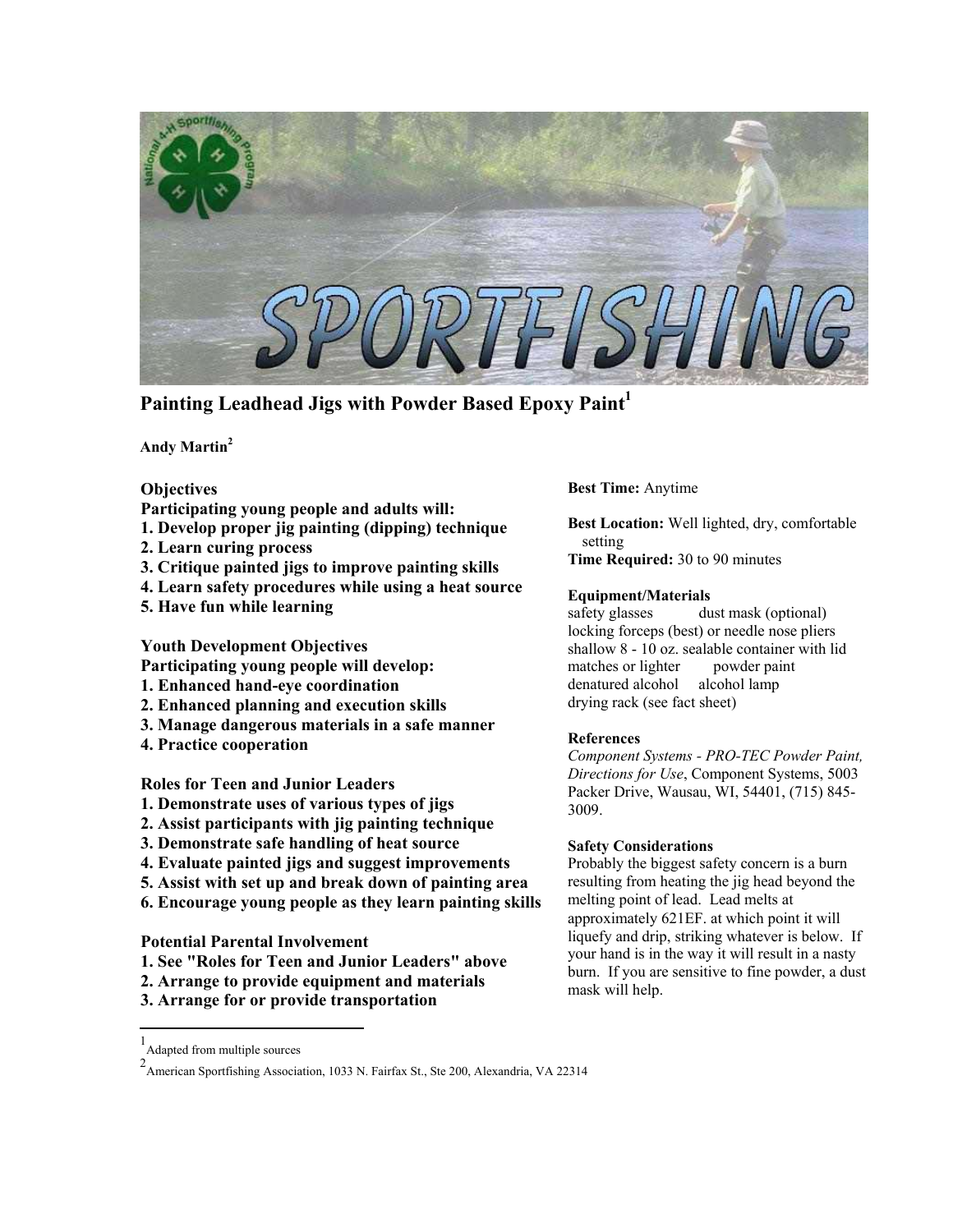**Evaluation Activities/Suggestions** 

- **1. Compare participant made jigs with model jig**
- **2. Observe changes between first jigs painted and**
- **subsequent ones**
- **3. Evaluate ability of participant to observe safety precautions**

#### **Lesson Outline**

I. Introduction

- A. Preparing the working area
- B. Preparing the jigs, materials and paint
- C. Painting the jigs
- D. Curing the Jigs
- E. Adding eyes and/or glitter

II. Preparing the working area

- A. Clean dry working surface
- III. Preparing jigs, materials, and paint

A. Wash jigs in vinegar

- 1. Rinse and let dry
- B. Fill alcohol burner and light
- C. Prepare the powder paint
	- 1. Pour paint in shallow bowl shaped sealable plastic container
	- 2. Close container and shake to "fluff" up the powder

IV. Painting the jigs

- A. Grasp hook at bend with forceps
- B. Pass and rotate jig head through flame 1. Heat jig to approximately 350ΕF'

- 2. Briefly "swish" jig through powder
- 3. Tap to remove excess powder

4. Reheat if necessary to liquify paint

Painting jigs with powder based epoxy paints if a fun and easy way to make manufactured quality jigs in just about any color you want. Using powder paint correctly takes a little practice, but once mastered becomes easy.

**SELECT** a clean, flat surface with plenty of room to work on. Lay newspaper or construction paper on surface in case of spills and to ease clean up.

**WASH** jigs for about 5 minutes in a small bowl filled with vinegar to remove impurities on the jig surface such as oils and dirt. Rinse with running water and lay out on a paper towel to dry.

**PUT** on safety glasses. **FILL** alcohol burner with denatured alcohol (available at most hardware stores) and light wick with match or lighter

**TRANSFER** paint from original container to an 8 - 11 oz. bowl shaped sealable plastic container. The wide mouth of the bowl makes paint application easier. **CLOSE** the container and **SHAKE** to loosen and "fluff" the powder. Loose, fluffy powder will help create a more consistent, thin finish on the jig head

Use a pair of forceps to **GRASP** the jig head at the bend of the hook.

**ROTATE** the jig head through the flame heating both sides of the jig. The jig head needs to heated to approximately 350ΕF to adhere properly. It helps develop a pattern for different sized jigs. Naturally, the lighter the jig head the less time you will need to heat it to reach 350ΕF. Count "Mississippi" to establish a pattern. A 1/16 oz. may heat to the proper temperature in 3 Mississippi while a  $1/2$  oz. jig may require a count of 12 Mississippi.

Once the proper temperature is reached, **QUICKLY SWISH** the jig through the powder with a side-to-side motion to cover the entire surface. **DO NOT DIP OR PUSH** the jigs into the powder. **REMOVE** the jig **IMMEDIATELY** and the painted surface should melt and gloss. If the jig smokes, reduce the preheat time by a few counts. If the powder does not melt pass the jig head **ABOVE** (not in) the flame for a few seconds until it starts to melt and gloss over. Remember to fluff the powder after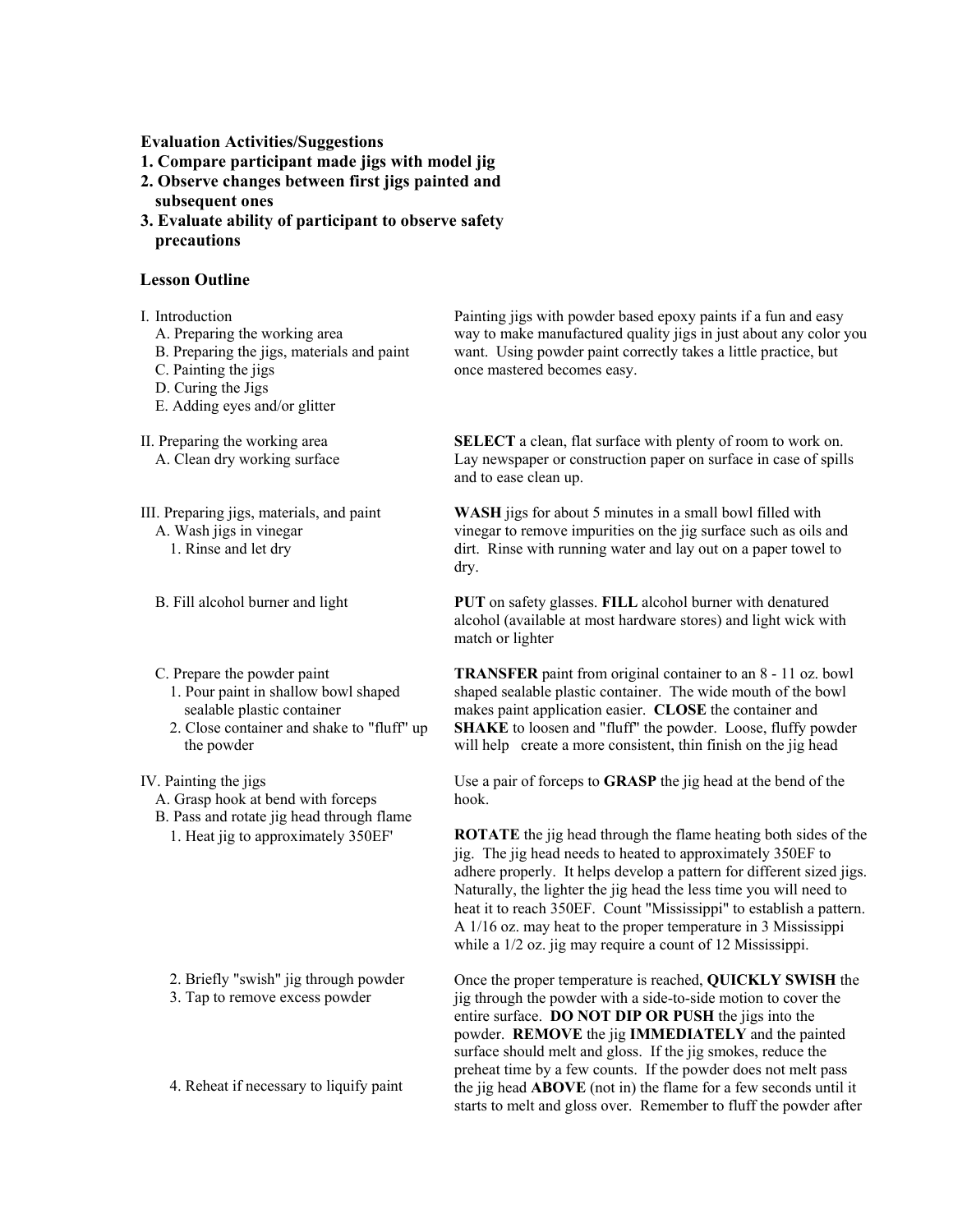every five or six jigs painted.

5. Place on rack to dry

- V. Curing powder painted jigs
	- A. Clean out paint filled hook eyes prior to curing
	- B. Turn oven to bake at 275 300EF'
	- C. Place drying rack with jigs in oven for 30 minutes
	- D. Remove from oven and let cool for 2 3 minutes

VI. Adding eyes and/or glitter

- A. Adding eyes
	- 1. Apply stick on eyes
	- 2. Apply doll eyes using super glue
	- 3. Dip the head of a nail in liquid epoxy or vinyl based paint
		- a. Apply dab of paint to both sides of jig head
		- b. Place on rack to dry
- B. Adding glitter
	- 1. Double dipping just painted jig into clear powder paint with glitter mixed in. 2. Brush on clear epoxy or vinyl paint mixed with glitter

#### **Lesson Narrative**

#### **Powder Paint Background**

**PLACE** the freshly painted jig on a rack to dry and cool for a few minutes. See fact sheet on how to make a simple drying rack for jigs and poppers.

**CURING** powder painted jigs creates a "bomb proof" like finish that is highly resistant to chipping and flaking. The paint surface prior to curing trends to be brittle and chips off easily.

Before you begin the curing process, use a large jig hook or other sharp object to **REMOVE** any paint that may be blocking the hook eye of any jig you intend to cure. It is almost impossible to clean out the hook eye after the jigs have been cured.

**POSITION** the jigs on the drying rack and place in an oven for approximately 30 minutes. Remove and let cool for a few minutes and your ready to add eyes or glitter or GO FISHING!

Many fishing experts think the placing eyes on jigs, flies, and other lures are critical to catching more fish. **ADDING** eyes to jigs is easy and makes them look great!

Three easy methods to create eyes on jigs include purchasing stick on or doll eyes or painting them yourself. Sticks on eyes have an adhesive back that sticks right to the jig surface. Doll eyes are **APPLIED** using super glue. The head of a nail can be dipped in liquid paint and then applied to either side of the jig head to fashion a set of eyes. It is recommended that you **USE** a liquid epoxy or vinyl based paint. These paints, unlike lacquer or oil paints will not react with soft plastic lures.

Many anglers also like to **ADD** a topcoat of glitter to their jig heads. This can be accomplished in two ways. You can double dip a jig head in powder paint to add a glitter topcoat. **IMMEDIATELY** following the initial dip to paint the jig head, dip it again in clear powder paint mixed with glitter color of your choice. Or you mix glitter in with some clear liquid epoxy or vinyl paint and brush it on the jig head.

Powder based epoxy paints are fairly new to the home tackle crafting market but are quickly replacing liquid based vinyl and epoxy paints as a way to create a durable, high gloss, colored finish of lead head jigs. Powder paint has many advantages. Its inexpensive, covers a jig head in one coat, and creates a durable finish that rivals many store bought jigs. Using powder paint is less messy and produces minimal odor. Although powder paint is new to the tackle crafting industry its been around a long time and has been used extensively to paint washing machines, dryers, refrigerators and other appliances. Powder paint is heat activated. It liquefies at approximately 350ΕF. Appliance manufacturers finish their products in huge ovens. The powder is sprayed on to appliances and melts on contact with the metal. In a final step, the appliances are cured under heat creating the shiny bombproof finish we all expect on a washer or dryer. Thankfully for the home tackle crafting market, powder paint colors have been expanded beyond the almond, white, and black found on most appliances. Powder paint comes in a rainbow of colors, including